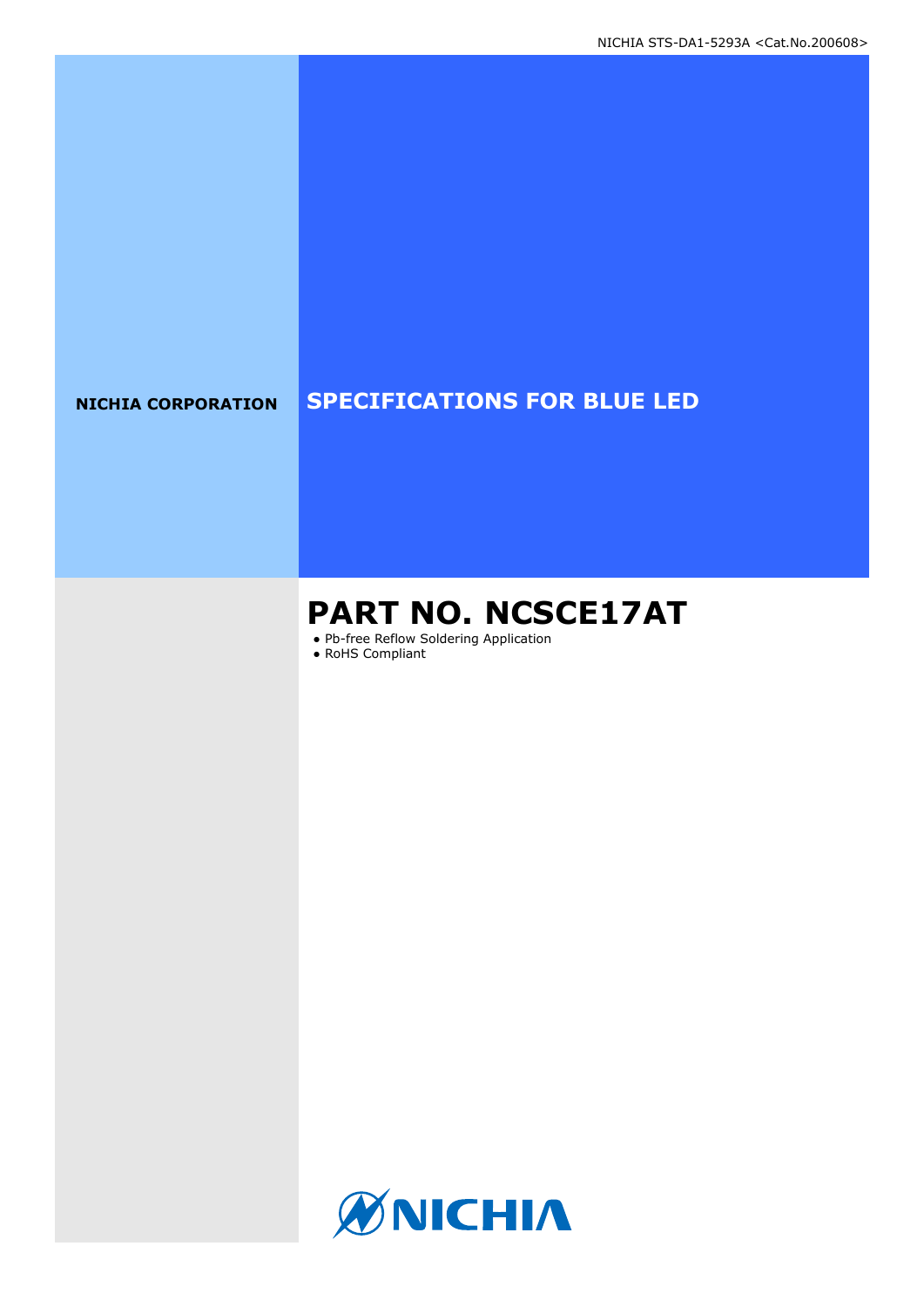# SPECIFICATIONS

### (1) Absolute Maximum Ratings

| Item                         | Symbol                      | Absolute Maximum Rating | Unit |
|------------------------------|-----------------------------|-------------------------|------|
| <b>Forward Current</b>       | ΙF                          | 700                     | mA   |
| <b>Pulse Forward Current</b> | $I_{FP}$                    | 1000                    | mA   |
| Reverse Voltage              | Vr                          | 5                       | V    |
| Power Dissipation            | P <sub>D</sub>              | 2.31                    | W    |
| Operating Temperature        | $\mathsf{T}_{\mathsf{oor}}$ | $-40 \sim 100$          | °C   |
| Storage Temperature          | $\mathsf{T}_{\mathsf{sta}}$ | $-40 \sim 100$          | °C   |
| Junction Temperature         | Т١                          | 135                     | °C   |

\* Absolute Maximum Ratings at  $T_c = 25$ °C.

\* IFP conditions with pulse width ≤10ms and duty cycle ≤10%.

### (2) Initial Electrical/Optical Characteristics

| Item                      |   | Symbol         | Condition     | Typ   | Max | Unit |
|---------------------------|---|----------------|---------------|-------|-----|------|
| Forward Voltage           |   | VF             | $I_F = 350mA$ | 3.0   |     |      |
| <b>Reverse Current</b>    |   | 1R.            | $V_R = 5V$    |       |     | μA   |
| Luminous Flux             |   | $\Phi_{\rm v}$ | $I_F = 350mA$ | 18    |     | lm   |
|                           | X |                | $I_F = 350mA$ | 0.157 |     |      |
| Chromaticity Coordinate   |   |                | $I_F = 350mA$ | 0.021 |     |      |
| <b>Thermal Resistance</b> |   | $R_{\theta$ JC |               | 0.5   | 1.0 | °C/W |

 $*$  Characteristics at T<sub>c</sub>=25°C.

\* Luminous Flux value as per CIE 127:2007 standard.

- \* Chromaticity Coordinates as per CIE 1931 Chromaticity Chart.
- \* The thermal resistance value (RθJC) is used to perform logical analysis (e.g. computer-based thermal analysis simulation) and represents a thermal resistance between the die to the Tc measurement point (PCB used: Aluminum PCB t=1.5mm, Insulating layer t=0.12mm).

\* For more details on thermal resistance, see CAUTIONS, (6) Thermal Management.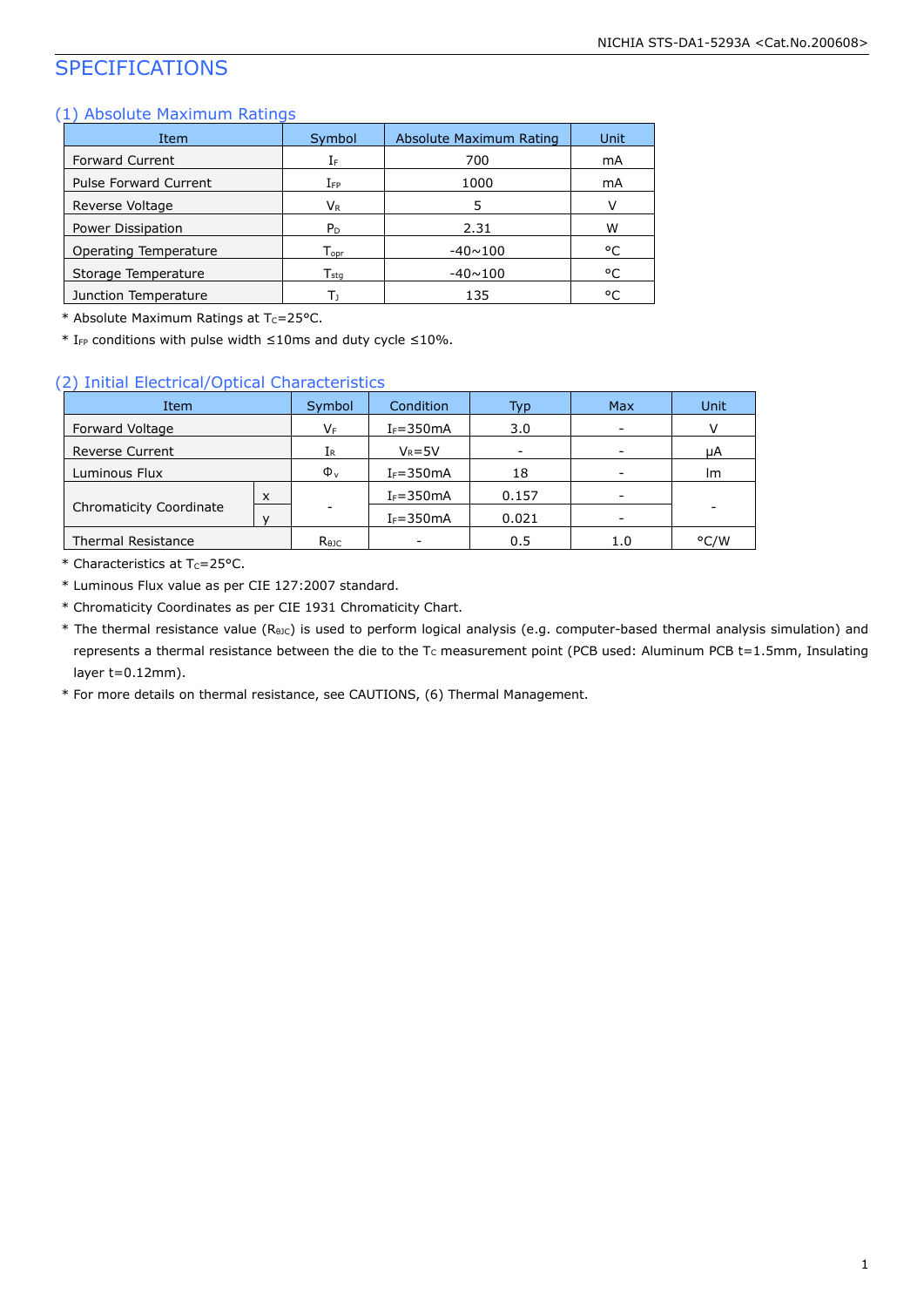# RANKS

| Item                   | Rank           | <b>Min</b> | <b>Max</b> | Unit |  |
|------------------------|----------------|------------|------------|------|--|
| Forward Voltage        | M21            | 3.2        | 3.3        |      |  |
|                        | M <sub>1</sub> | 3.0        | 3.2        | v    |  |
|                        | L <sub>2</sub> | 2.8        | 3.0        |      |  |
|                        | L12            | 2.7        | 2.8        |      |  |
| <b>Reverse Current</b> | -              |            | 50         | μA   |  |
| Luminous Flux          | H14f4          | 14         | 22         | Im   |  |

Color Rank

|   | Rank V <sub>2</sub> |        |        |        |  |
|---|---------------------|--------|--------|--------|--|
| x | 0.1566              | 0.1510 | 0.1610 | 0.1658 |  |
| v | 0.0177              | 0.0230 | 0.0400 | 0.0341 |  |

 $*$  Ranking at Tc=25°C.

\* Forward Voltage Tolerance: ±0.05V

\* Luminous Flux Tolerance: ±6%

\* Chromaticity Coordinate Tolerance: ±0.006

\* LEDs from the above ranks will be shipped. The rank combination ratio per shipment will be decided by Nichia.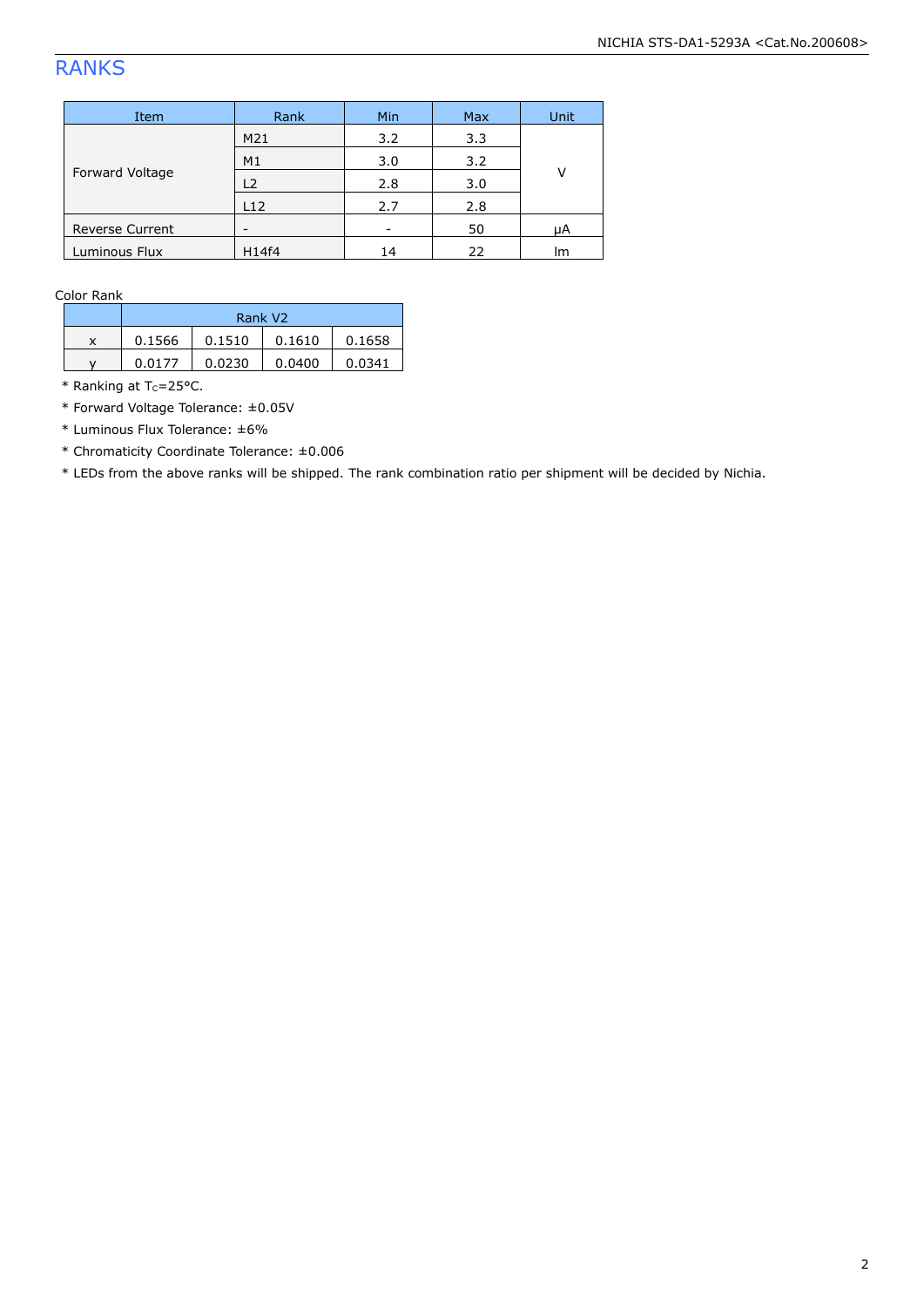# CHROMATICITY DIAGRAM

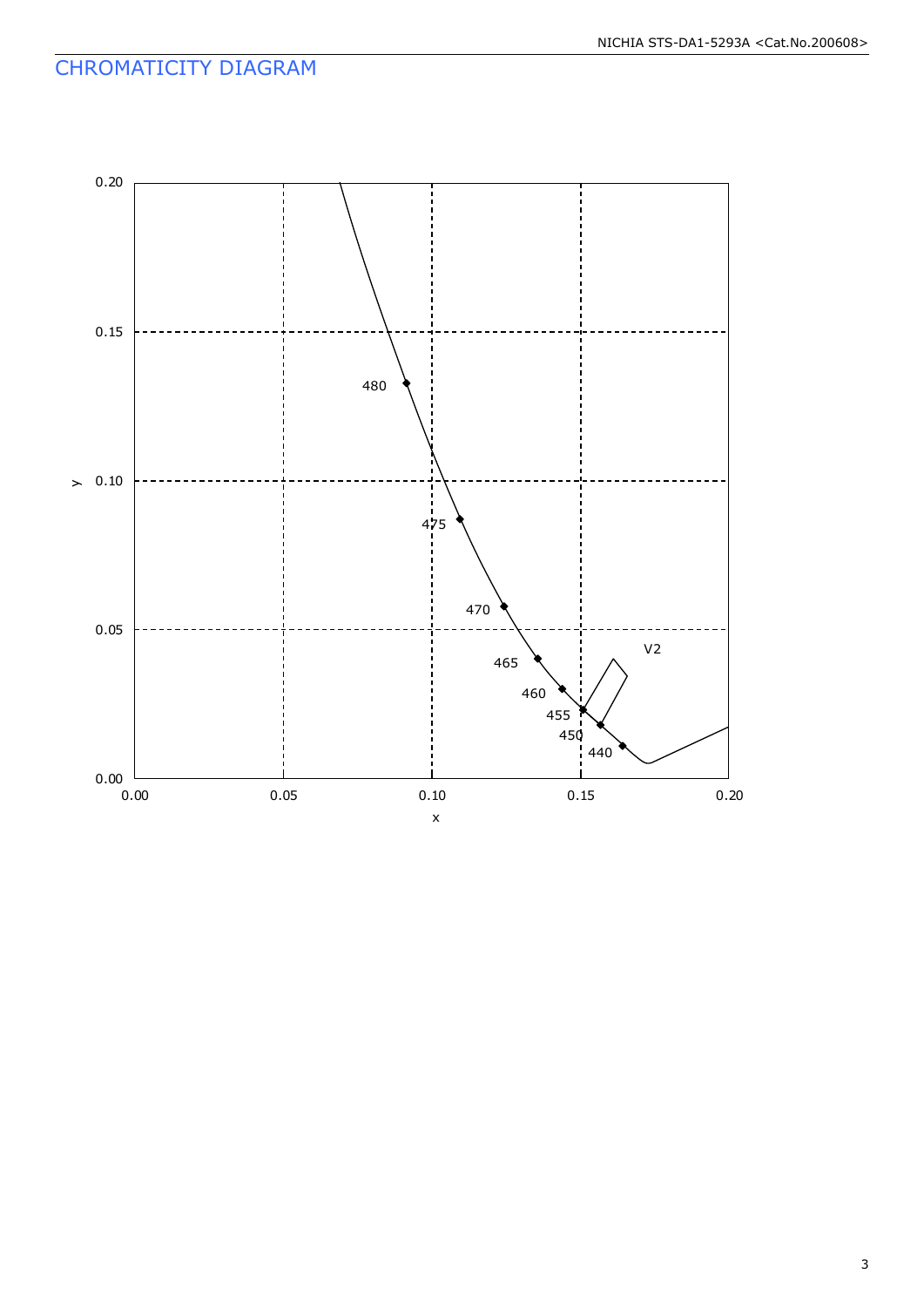# OUTLINE DIMENSIONS

Part No. NCSxE17A

No. STS-DA7-13877B<br>(単位 Unit: mm,公差 Tolerance: ±0.1)











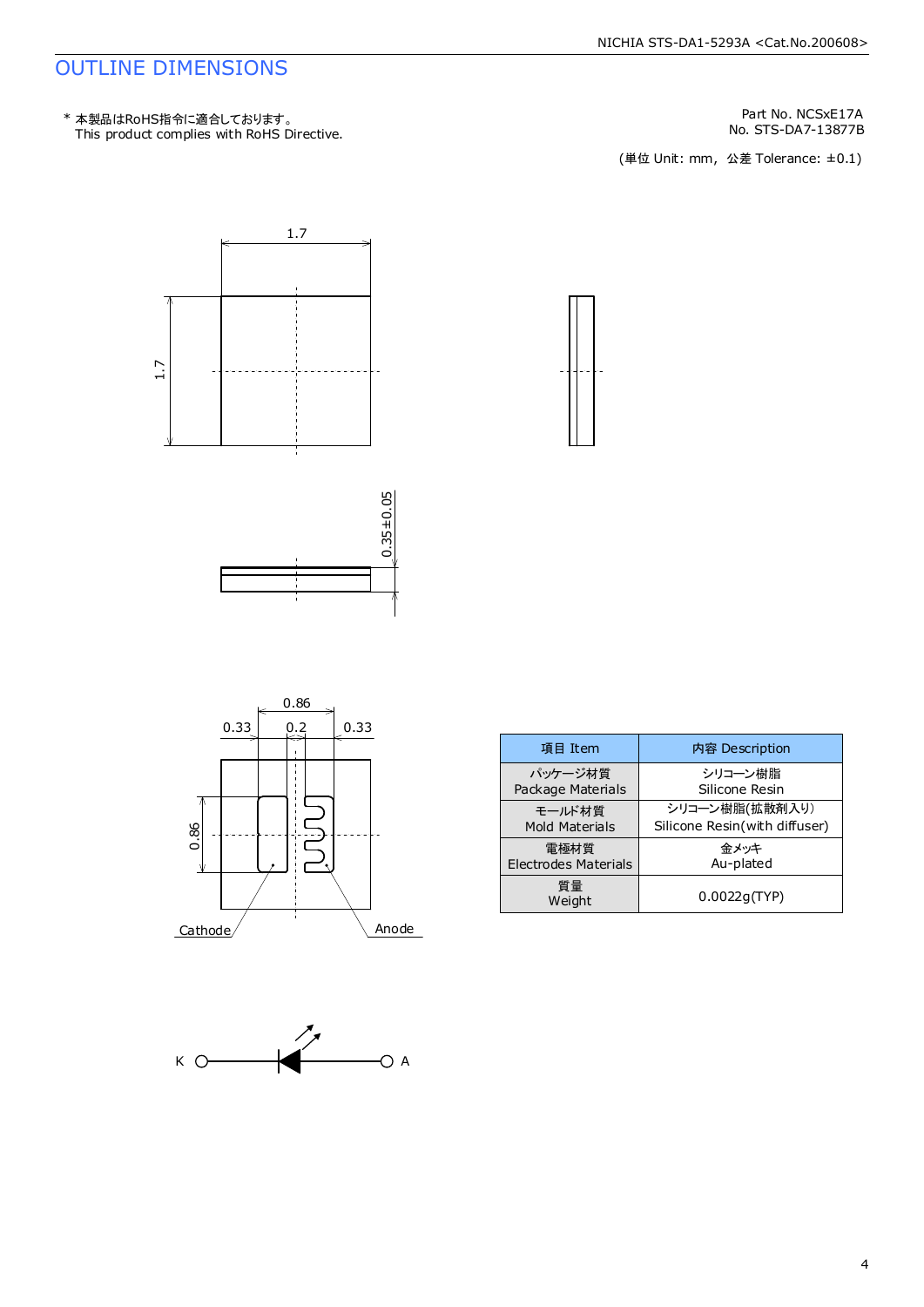# SOLDERING

• Reflow Soldering Condition(Lead-free Solder)



● Recommended Soldering Pad Pattern



(単位 Unit: mm)

- \* This LED is designed to be reflow soldered to a PCB. If dip soldered or hand soldered, Nichia will not guarantee its reliability.
- \* Reflow soldering must not be performed more than twice.
- \* When cooling the LEDs from the peak temperature a gradual cooling slope is recommended; do not cool the LEDs rapidly.
- \* During reflow soldering, the heat and atmosphere in the reflow oven may cause the optical characteristics to degrade. In particular, reflow soldering performed with an air atmosphere may have a greater negative effect on the optical characteristics than if a nitrogen atmosphere is used; Nichia recommends using a nitrogen reflow atmosphere.
- \* This LED uses a silicone resin for the encapsulating resin; the silicone resin is soft. If pressure is applied to the silicone resin, it may cause the resin to be damaged, chipped, delaminated and/or deformed. If the resin is damaged, chipped, delaminated and/or deformed, it may cause the internal connection to fail causing a catastrophic failure (i.e. the LED not to illuminate) and/or reliability issues (e.g. the LED to corrode and/or to become dimmer, the color/directivity to change, etc.). Ensure that pressure is not applied to the encapsulating resin.
- \* Once the LEDs have been soldered to a PCB, it should not be repaired/reworked.
- \* When soldering, do not apply stress to the LED while the LED is hot.
- \* When using an automatic pick-and-place machine, choose an appropriate nozzle for this LED.
- \* The soldering pad pattern above is a general recommendation for LEDs to be mounted without issues; if a high degree of precision is required for the chosen application (i.e. high-density mounting), ensure that the soldering pad pattern is optimized.
- \* When flux is used, it should be a halogen free flux. Ensure that the manufacturing process is not designed in a manner where the flux will come in contact with the LEDs.
- \* Ensure that there are no issues with the type and amount of solder that is being used.
- \* This LED has all the electrodes on the backside; solder connections will not be able to be seen nor confirmed by a normal visual inspection. Ensure that sufficient verification is performed on the soldering conditions prior to use to ensure that there are no issues.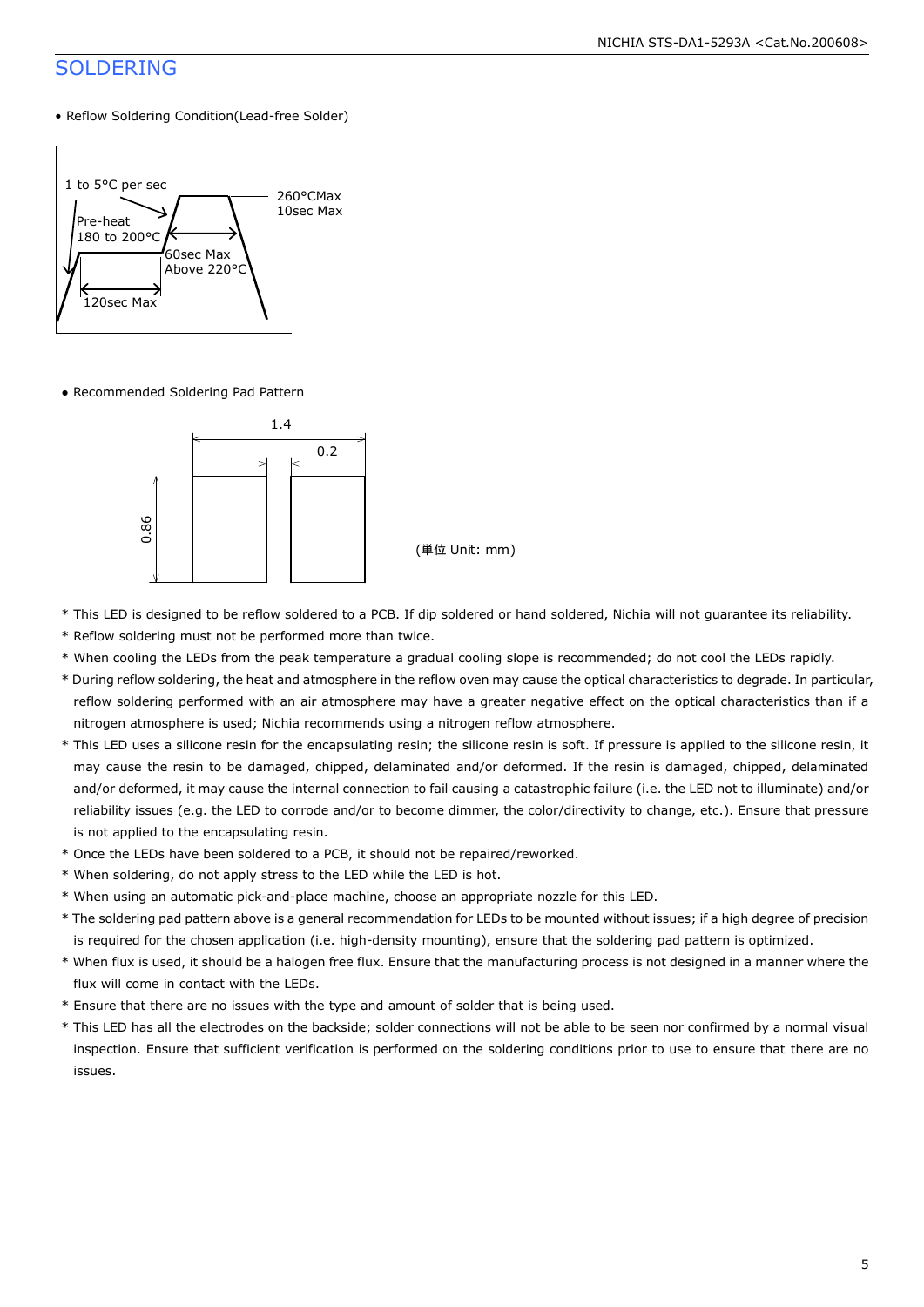# TAPE AND REEL DIMENSIONS

Label



6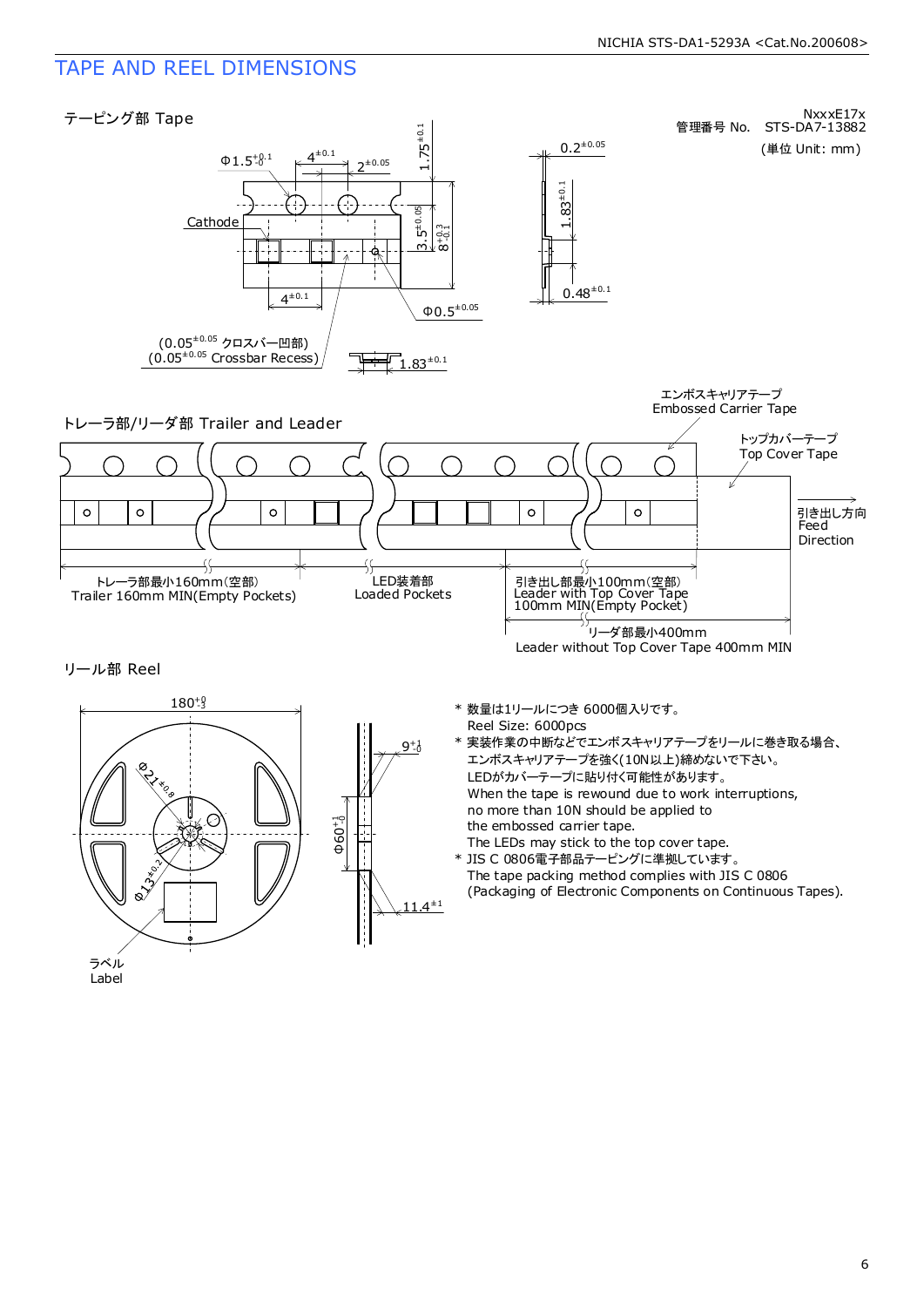# PACKAGING - TAPE & REEL

Reels are shipped with desiccants in heat-sealed moisture-proof bags. シリカゲルとともにリールをアルミ防湿袋に入れ、熱シールにより封をします。

No. STS-DA7-4989C Part No. Nxxxxxxx



Label ラベル  $\mathscr{U}$ NICHIA XXXX LED **Nxxxxxxx** \*\*\*\*\*\*\* YMxxxx-RRR  $PC$  $\frac{25}{\text{ROHS}}$ 

Moisture-proof bags are packed in cardboard boxes with corrugated partitions. アルミ防湿袋を並べて入れ、ダンボールで仕切ります。

# '∈ Nichia LED



- 客先型名を\*\*\*\*\*\*\*\*で示します。<br>客先型名が設定されていない場合は空白です。 If not provided, it will not be indicated on the label. \*\*\*\*\*\*\* is the customer part number. \*
- For details, see "LOT NUMBERING CODE" in this document. ロット表記方法についてはロット番号の項を<br>参照して下さい。 \*
- The label does not have the RANK field for un-ranked products. ランク分けがない場合はランク表記はありません。 \*
- Products shipped on tape and reel are packed in a moisture-proof bag. They are shipped in cardboard boxes to protect them from external forces during transportation. 本製品はテーピングしたのち、輸送の衝撃から保護するためダンボールで梱包します。 \*
- Do not drop or expose the box to external forces as it may damage the products. 取り扱いに際して、落下させたり、強い衝撃を与えたりしますと、製品を損傷させる原因になりますので注意して下さい。 \*
- Do not expose to water. The box is not water-resistant. ダンボールには防水加工がされておりませんので、梱包箱が水に濡れないよう注意して下さい。 \*
- \* Using the original package material or equivalent in transit is recommended. 輸送、運搬に際して弊社よりの梱包状態あるいは同等の梱包を行って下さい。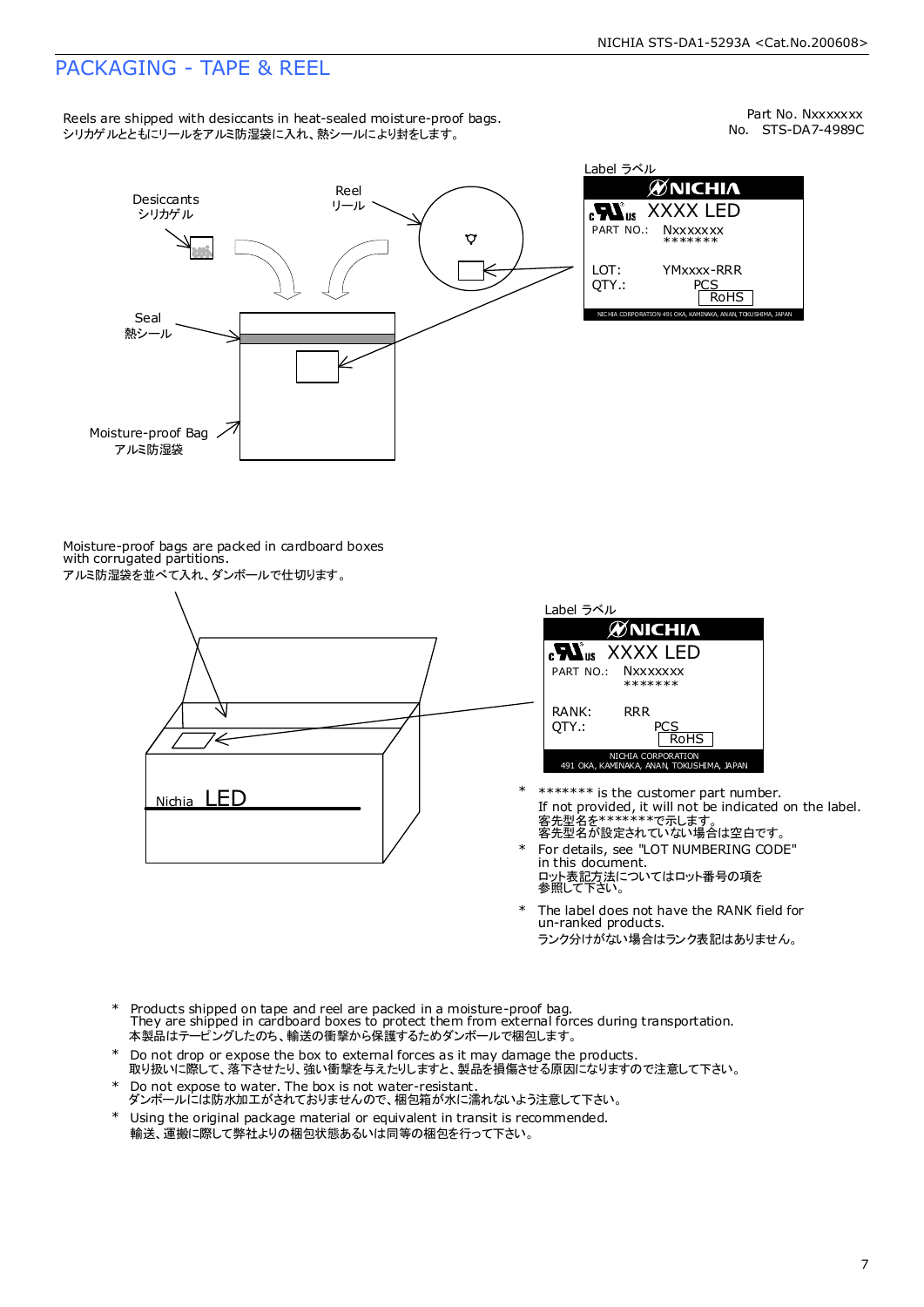# LOT NUMBERING CODE

Lot Number is presented by using the following alphanumeric code.

- YMxxxx RRR
- Y Year

| Year |   |
|------|---|
| 2019 |   |
| 2020 | Κ |
| 2021 | L |
| 2022 | М |
| 2023 | Ν |
| 2024 |   |

### M - Month

| Month         | М | Month | м |
|---------------|---|-------|---|
|               |   |       |   |
| $\mathcal{L}$ | 2 |       |   |
|               |   | Р     |   |
|               |   | 10    | А |
| 5             | 5 | 11    |   |
|               |   | 12    |   |

xxxx-Nichia's Product Number

RRR-Ranking by Color Coordinates, Ranking by Luminous Flux, Ranking by Forward Voltage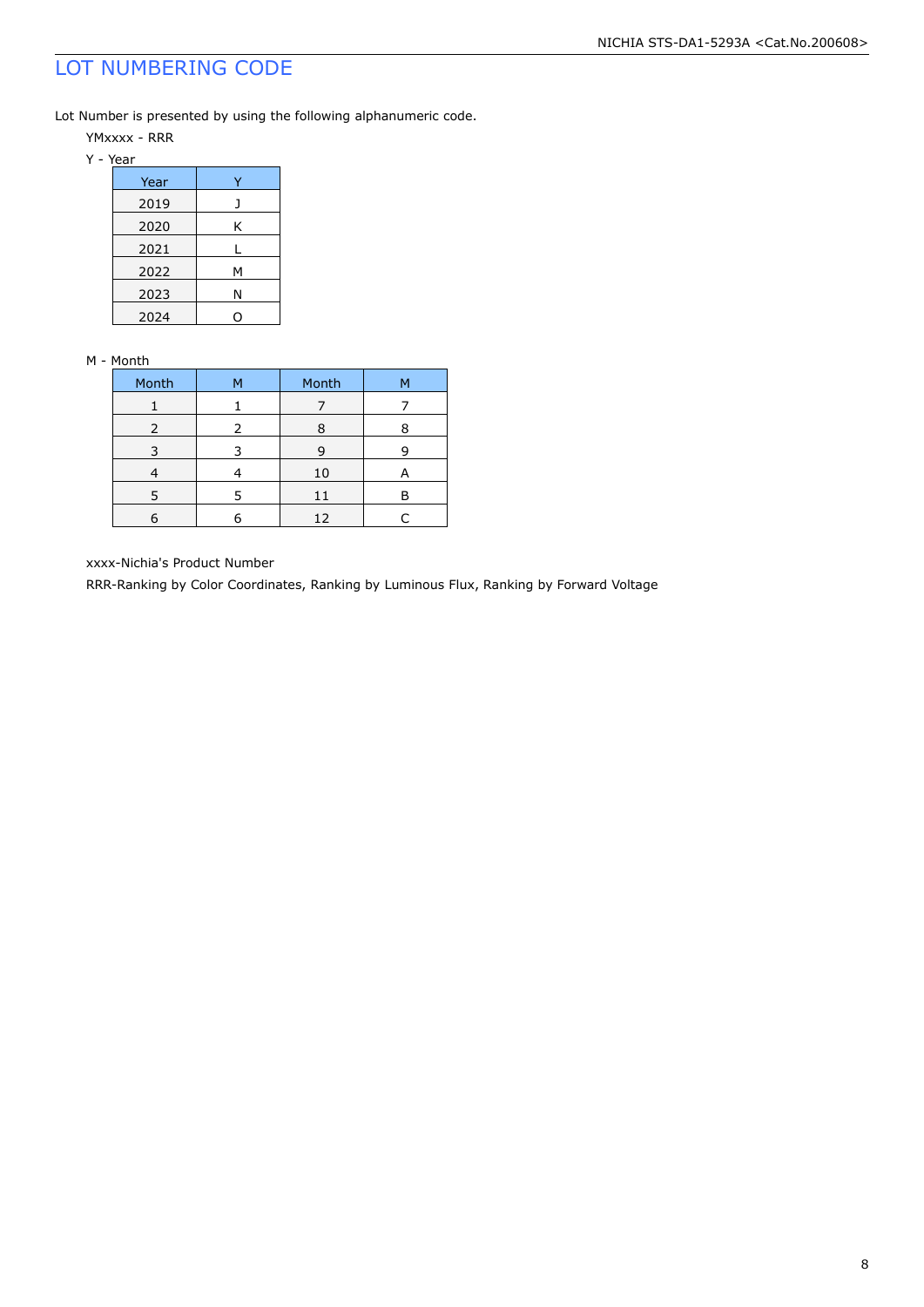# DERATING CHARACTERISTICS

NCSxE17A 管理番号 No. STS-DA7-13881



ケース温度測定部温度-許容順電流特性 **Temperature at Measurement Point on a Case vs Allowable Forward Current**



デューティー比-許容順電流特性 **Duty Ratio vs Allowable Forward Current**

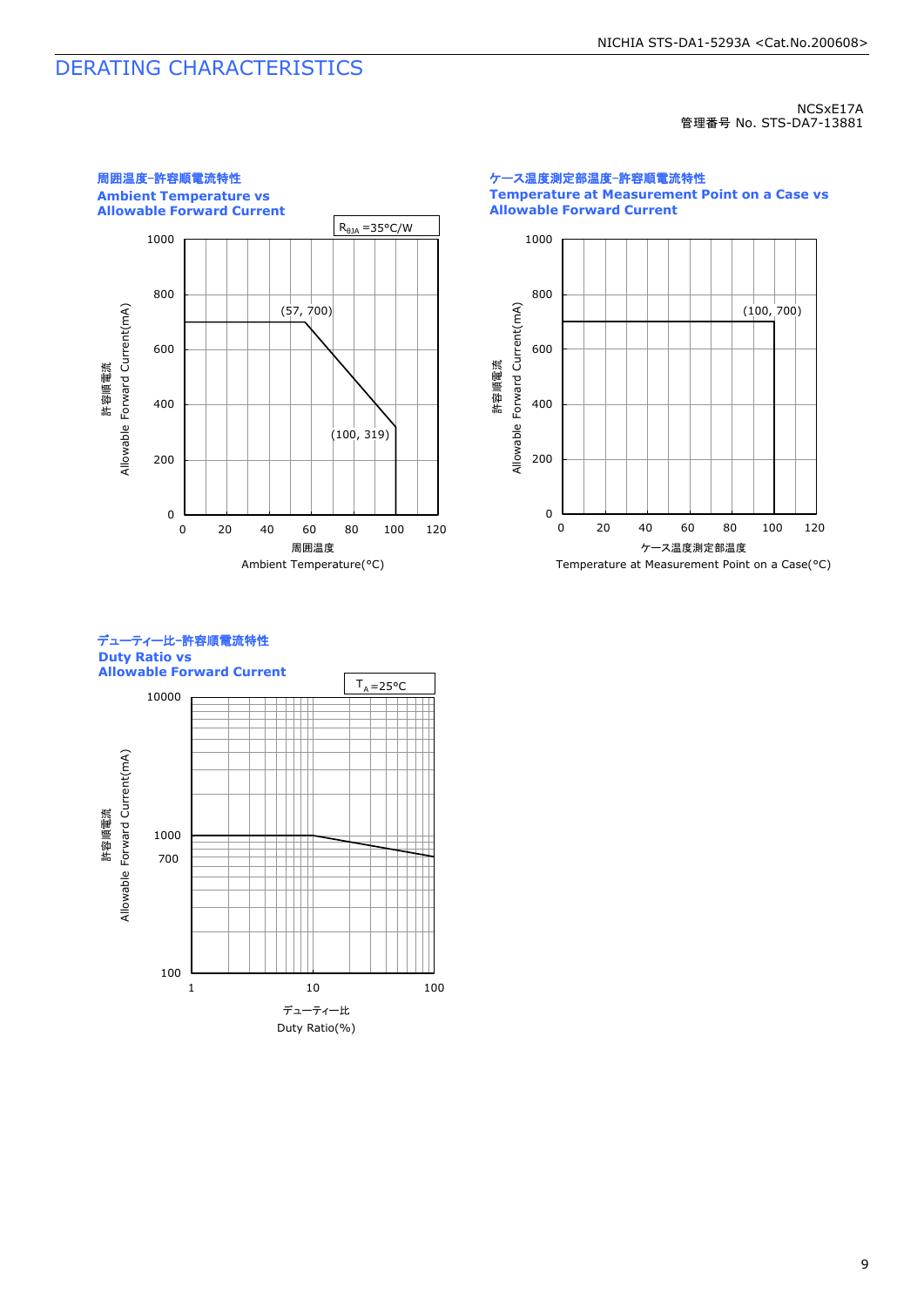# OPTICAL CHARACTERISTICS

\* 本特性は参考です。 All characteristics shown are for reference only and are not guaranteed.

NCSCE17A 管理番号 No. STS-DA7-13849







10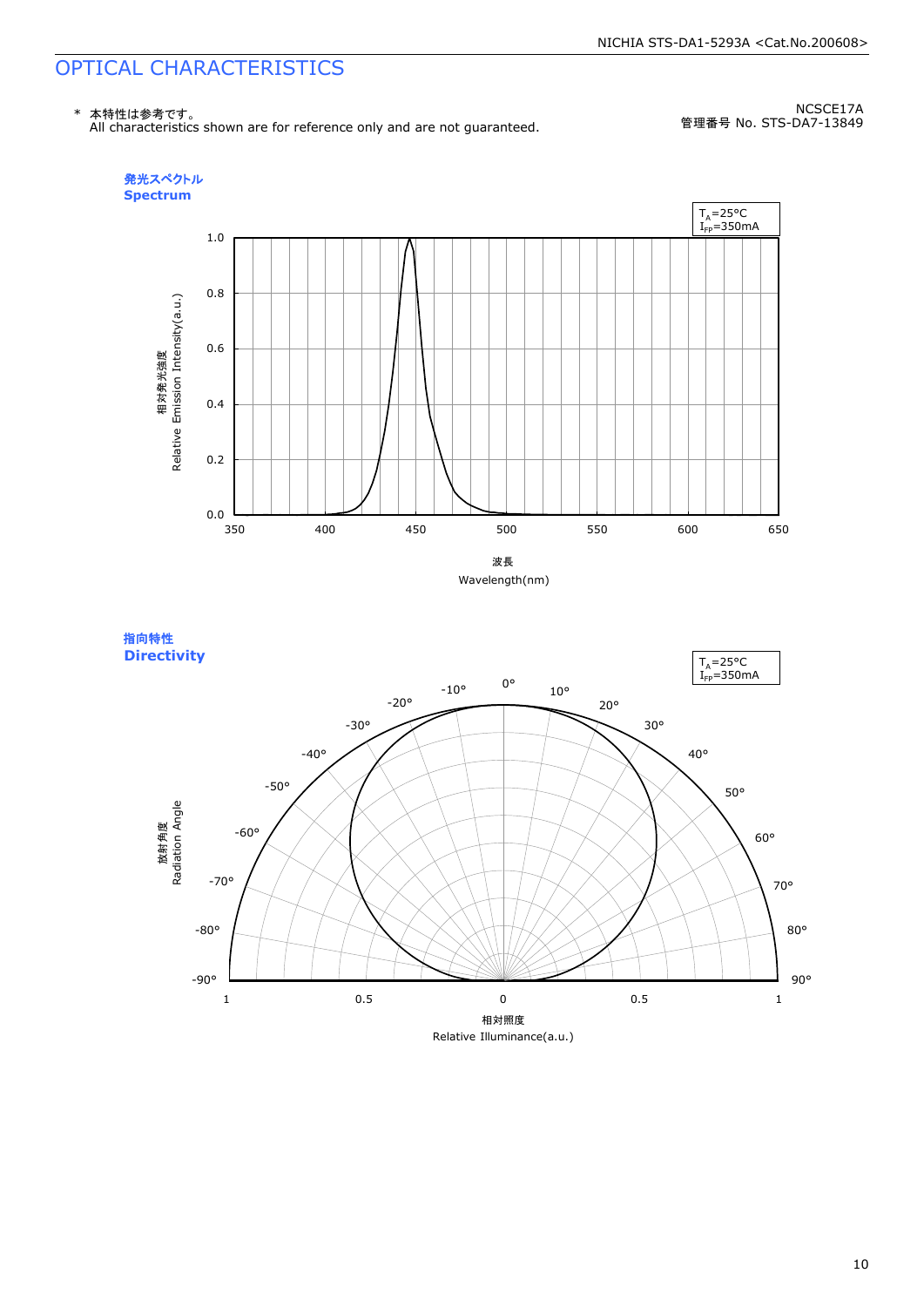# FORWARD CURRENT CHARACTERISTICS / TEMPERATURE CHARACTERISTICS

\* 本特性は参考です。

All characteristics shown are for reference only and are not guaranteed.

NCSCE17A 管理番号 No. STS-DA7-13850

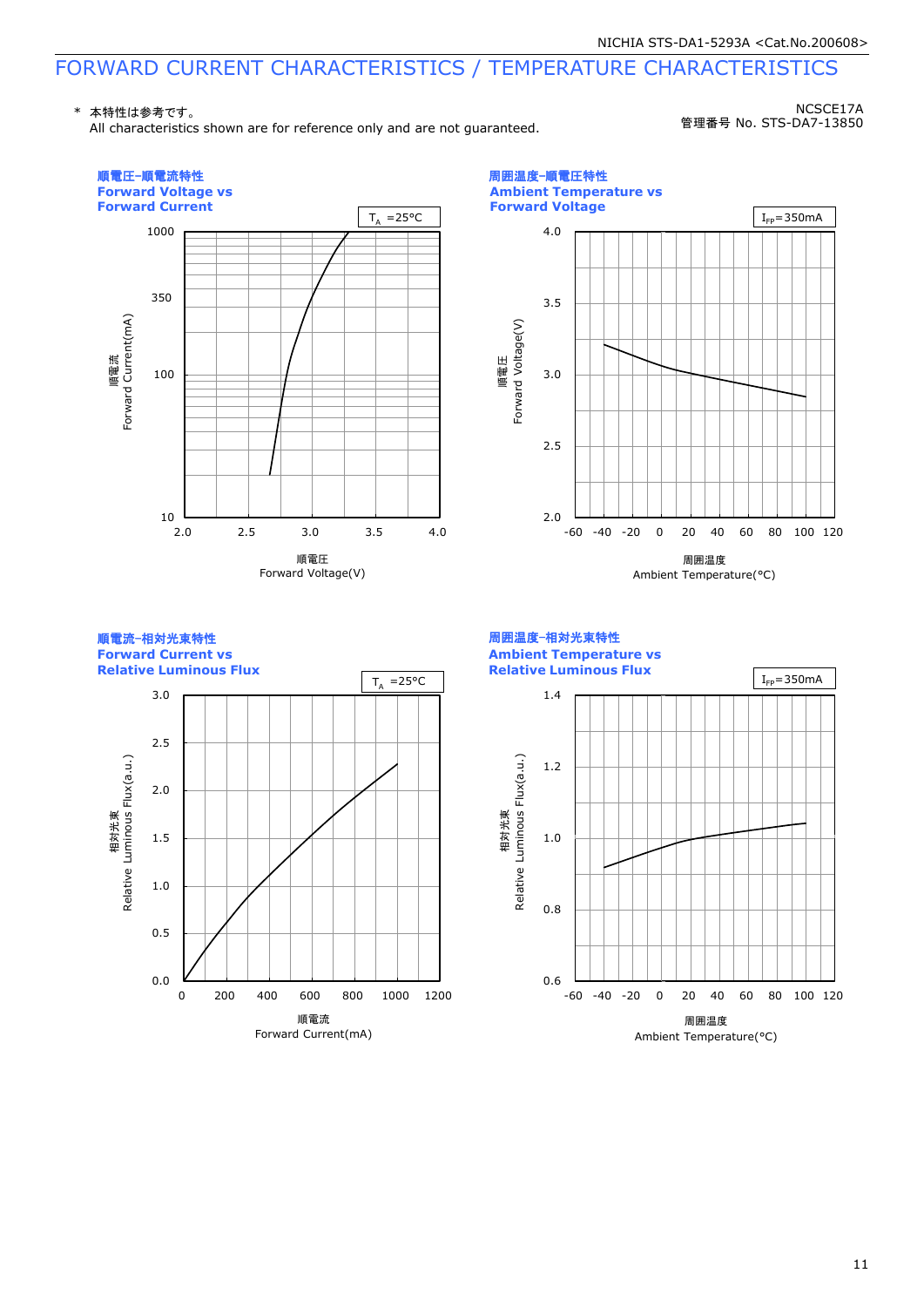# FORWARD CURRENT CHARACTERISTICS / TEMPERATURE CHARACTERISTICS

本特性は参考です。 \* All characteristics shown are for reference only and are not guaranteed.

Part No. NCSCE17A No. STS-DA7-13851A



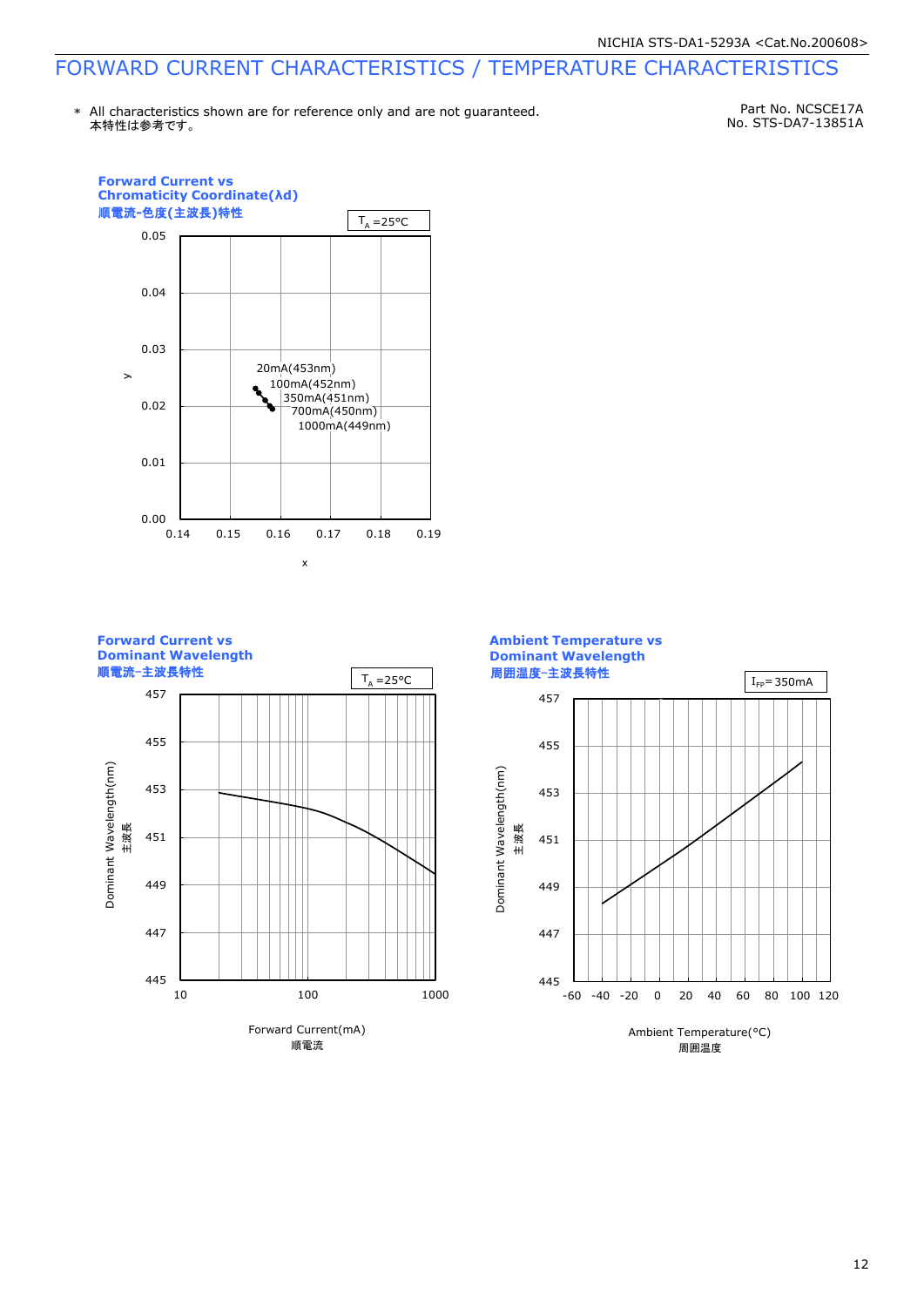# RELIABILITY

### (1) Tests and Results

| <b>Test</b>                                           | Reference<br>Standard           | <b>Test Conditions</b>                                                             | <b>Test</b><br><b>Duration</b> | Failure<br>Criteria<br># | Units<br>Failed/Tested |
|-------------------------------------------------------|---------------------------------|------------------------------------------------------------------------------------|--------------------------------|--------------------------|------------------------|
| Resistance to<br>Soldering Heat<br>(Reflow Soldering) | JEITA ED-4701<br>300 301        | T <sub>sld</sub> =260°C, 10sec, 2reflows,<br>Precondition: 30°C, 70%RH,<br>4weeks  |                                | #1                       | 0/22                   |
| Solderability<br>(Reflow Soldering)                   | JEITA ED-4701<br>303 303A       | $T_{\text{std}} = 245 \pm 5^{\circ}$ C, 5sec,<br>Lead-free Solder(Sn-3.0Ag-0.5Cu)  |                                | #2                       | 0/22                   |
| Temperature Cycle                                     | JEITA ED-4701<br>100 105        | $-40\degree$ C(30min)~25°C(5min)~<br>$100^{\circ}$ C(30min)~25°C(5min)             | 100cycles                      | #1                       | 0/22                   |
| Moisture Resistance<br>(Cyclic)                       | <b>JEITA ED-4701</b><br>200 203 | 25°C~65°C~-10°C, 90%RH,<br>24hr per cycle                                          | 10cycles                       | #1                       | 0/22                   |
| High Temperature<br>Storage                           | JEITA ED-4701<br>200 201        | $T_A = 100$ °C                                                                     | 1000hours                      | #1                       | 0/22                   |
| Temperature Humidity<br>Storage                       | JEITA ED-4701<br>100 103        | TA=60°C, RH=90%                                                                    | 1000hours                      | #1                       | 0/22                   |
| Low Temperature<br>Storage                            | JEITA ED-4701<br>200 202        | $T_A = -40$ °C                                                                     | 1000hours                      | #1                       | 0/22                   |
| Room Temperature<br>Operating Life                    |                                 | $T_A = 25$ °C, IF=700mA<br>Test board: See NOTES below                             | 1000hours                      | #1                       | 0/22                   |
| High Temperature<br>Operating Life                    |                                 | $T_A = 100$ °C, IF=300mA<br>Test board: See NOTES below                            | 1000hours                      | #1                       | 0/22                   |
| Temperature Humidity<br>Operating Life                |                                 | 60°C, RH=90%, IF=650mA<br>Test board: See NOTES below                              | 500hours                       | #1                       | 0/22                   |
| Low Temperature<br>Operating Life                     |                                 | $T_A = -40$ °C, I <sub>F</sub> =700mA<br>Test board: See NOTES below               | 1000hours                      | #1                       | 0/22                   |
| Vibration                                             | JEITA ED-4701<br>400 403        | 200m/s <sup>2</sup> , 100 $\sim$ 2000 $\sim$ 100Hz,<br>4cycles, 4min, each X, Y, Z | 48minutes                      | #1                       | 0/22                   |
| Free Fall                                             |                                 | 3drops from a height of 75cm                                                       |                                | #1                       | 0/22                   |

NOTES:

1) Test board: FR4 board thickness=1.6mm, copper layer thickness=35μm, RθJΑ≈35°C/W

2) Measurements are performed after allowing the LEDs to return to room temperature.

### (2) Failure Criteria

| Criteria # | <b>Items</b>                         | Conditions               | <b>Failure Criteria</b>       |
|------------|--------------------------------------|--------------------------|-------------------------------|
|            | Forward Voltage( $V_F$ )             | $I_F = 350mA$            | $>$ U.S.L. $\times$ 1.1       |
| #1         | Luminous Flux( $\Phi$ <sub>v</sub> ) | $I_F = 350mA$            | $<$ L.S.L. $\times$ 0.7       |
|            | Reverse Current( $I_R$ )             | $V_R = 5V$               | $>$ U.S.L. $\times$ 2.0       |
| #2         | Solderability                        | $\overline{\phantom{a}}$ | Less than 95% solder coverage |

U.S.L. : Upper Specification Limit L.S.L. : Lower Specification Limit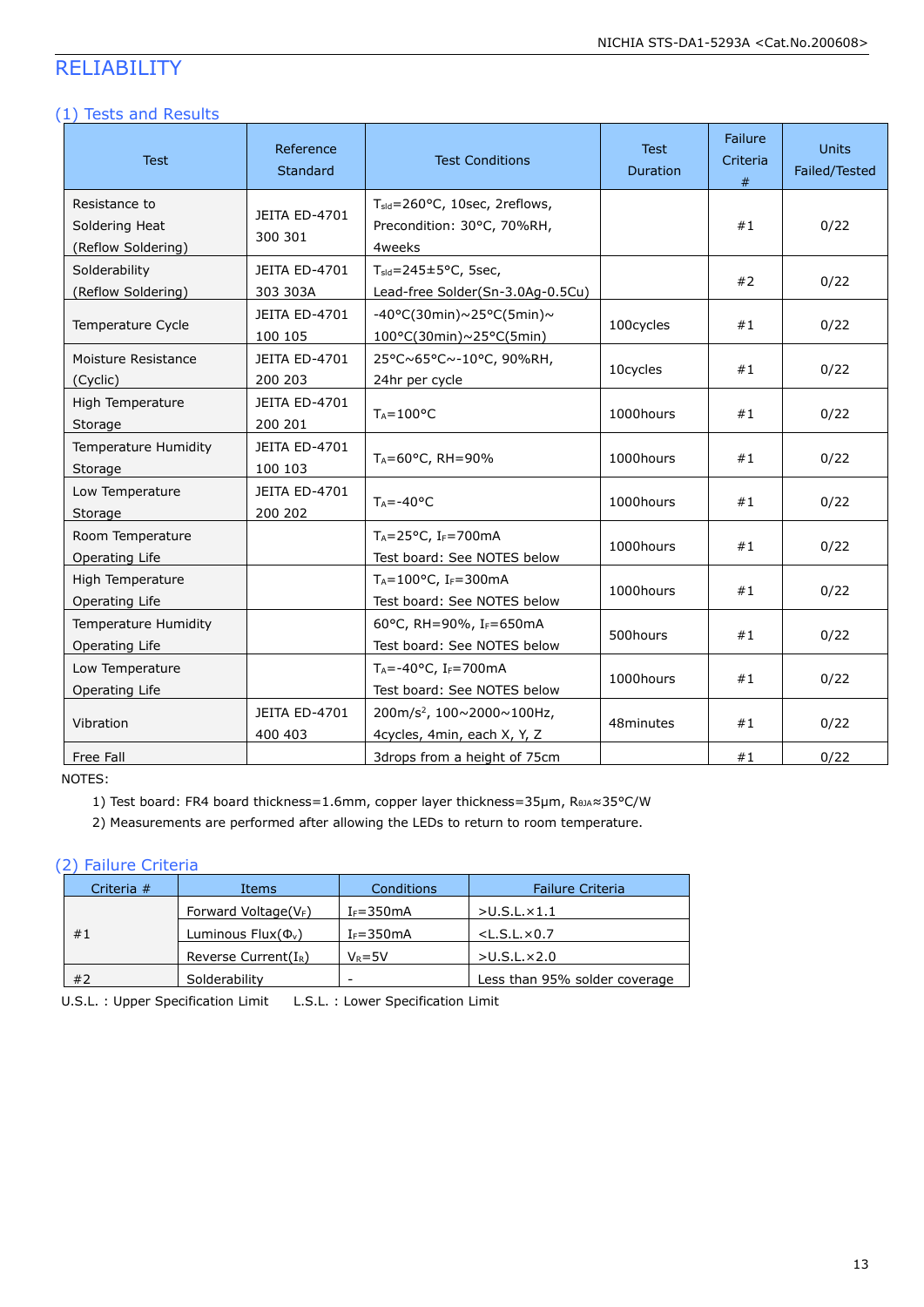# CAUTIONS

### (1) Storage

|         | Conditions                  | Temperature | Humidity | <b>Time</b>                      |
|---------|-----------------------------|-------------|----------|----------------------------------|
|         | Before Opening Aluminum Bag | ≤30°C       | ≤90%RH   | Within 1 Year from Delivery Date |
| Storage | After Opening Aluminum Bag  | ≤30°C       | ≤70%RH   | ≤4weeks                          |

- The storage/packaging requirements for this LED are comparable to JEDEC Moisture Sensitivity Level (MSL) 2a or equivalent. Nichia used IPC/JEDEC STD-020 as a reference to rate the MSL of this LED.
- Ensure that soldering is completed within the storage times detailed above.
- This LED uses a package that could absorb moisture; if the package absorbs moisture and is exposed to heat during soldering, it may cause the moisture to vaporize and the package to expand and the resulting pressure may cause internal delamination. This may cause the optical characteristics to degrade. To minimize moisture absorption in storage/transit, moisture-proof aluminum bags are used for the LEDs with a silica gel packet to absorb any air moisture in the bag. The silica gel beads turn blue to red as they absorb moisture.
- Once the moisture-proof aluminum bag is open, ensure that the LED is soldered to a PCB within the range of the conditions above. To store any remaining unused LEDs, use a hermetically sealed container with silica gel desiccants. Nichia recommends placing them back to the original moisture-proof bag and reseal it.
- This LED has gold-plated electrodes. If the LEDs are exposed to a corrosive environment, it may cause the plated surface to tarnish causing issues (i.e. solderability). Ensure that when storing LEDs, a hermetically sealed container is used. Nichia recommends placing them back to the original moisture-proof bag and reseal it.
- To prevent substances/gases from affecting the plated surface, ensure that the parts/materials used with the LEDs in the same assembly/system do not contain sulfur (e.g. gasket/seal, adhesive, etc.). If the plating is contaminated, it may cause issues (e.g. electric connection failures). If a gasket/seal is used, silicone rubber gaskets/seals are recommended; ensure that this use of silicone does not result in issues (e.g. electrical connection failures) caused by low molecular weight volatile siloxane.
- To avoid condensation, the LEDs must not be stored in areas where temperature and humidity fluctuate greatly.
- Do not store the LEDs in a dusty environment.
- Do not expose the LEDs to direct sunlight and/or an environment over a long period of time where the temperature is higher than normal room temperature.

### (2) Directions for Use

● The circuit must be designed to ensure that the Absolute Maximum Ratings are not exceeded for each LED. The LEDs should be operated at a constant current per LED. In the case of operating at a constant voltage, Circuit B is recommended. If Circuit A is used, it may cause the currents flowing through the LEDs to vary due to the variation in the forward voltage characteristics of the LEDs on the circuit.



- This LED is designed to be operated at a forward current. Ensure that no voltage is applied to the LED in the forward/reverse direction while the LED is off. If the LEDs are used in an environment where reverse voltages are applied to the LED continuously, it may cause electrochemical migration to occur causing the LED to be damaged. When not in use for a long period of time, the system's power should be turned off to ensure that there are no issues/damage.
- To stabilize the LED characteristics while in use, Nichia recommends that the LEDs are operated at currents ≥ 10% of the sorting current.
- If LEDs are arranged into rows and columns in a grid circuit (i.e. LED matrix circuit) and operated, ensure that when using a pulsed mode to operate the LEDs in a matrix circuit, the reverse voltage for any of the LEDs does not exceed the Absolute Maximum Rating while the LED is off.
- Ensure that transient excessive voltages (e.g. lightning surge) are not applied to the LEDs.
- If the LEDs are used for outdoor applications, ensure that necessary measures are taken (e.g. protecting the LEDs from water/salt damage and high humidity).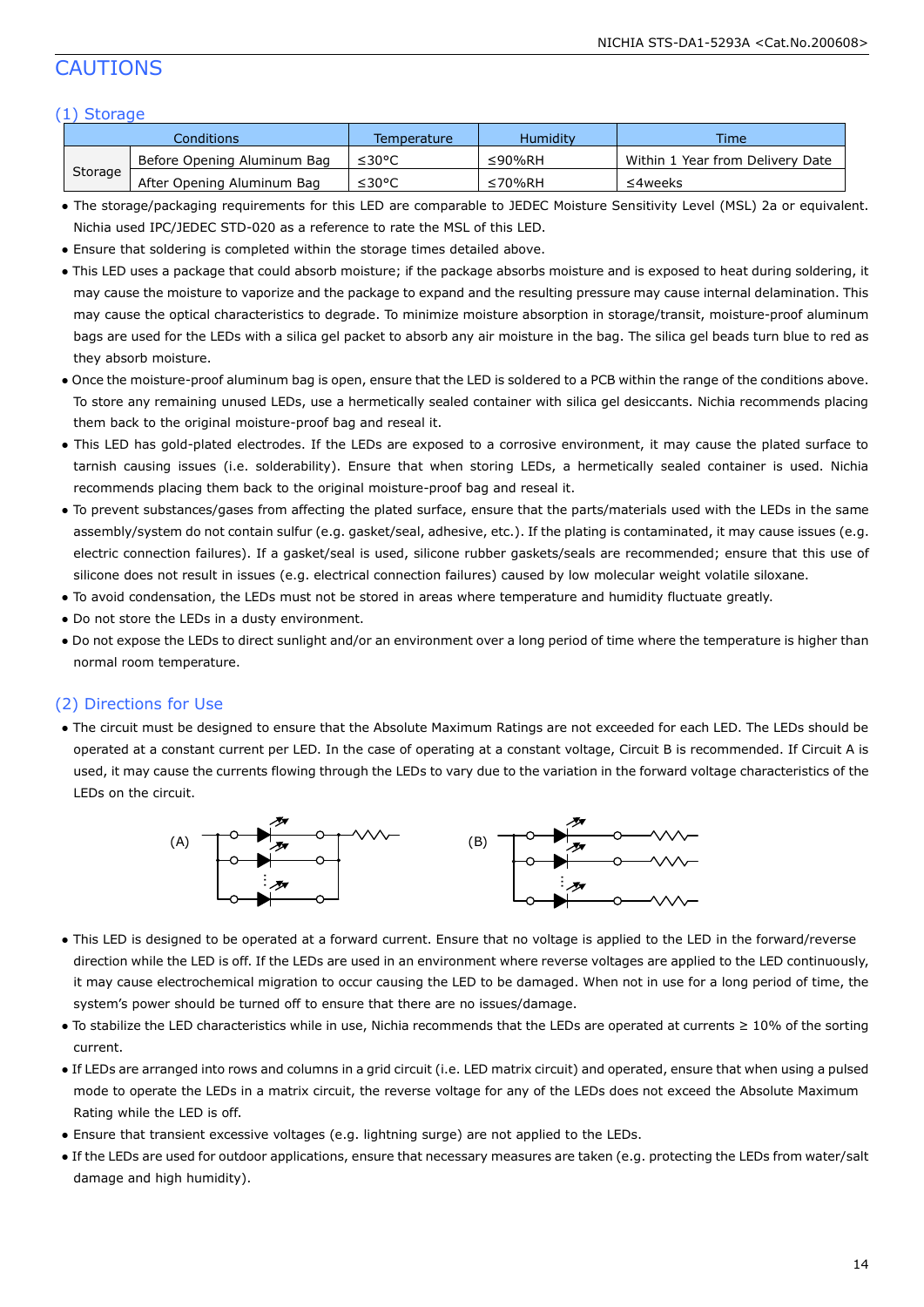### (3) Handling Precautions

- Do not handle the LEDs with bare hands as it will contaminate the LED surface and may affect the optical characteristics: it might cause the LED to be deformed and/or the bump to break, which will cause the LED not to illuminate.
- This LED uses a silicone resin for the encapsulating resin; the silicone is very soft. If an object (e.g. hand, nozzle, tweezers, etc.) comes in contact with the surface of the encapsulating resin when handling an LED, it may cause damage to the encapsulating resin surface (e.g. cut, scratch, chip, crack, delamination, and deformation). If force is applied to the encapsulating resin, it may cause the internal connection to fail causing a catastrophic failure (i.e. the LED not to illuminate). Ensure that when handling LEDs, the encapsulating resin does not have contact with any object that may cause this damage (e.g. hand, tweezers, pick-and-place nozzle, etc.) and is not exposed to excessive force.
- Dropping may cause damage to the LED (e.g. deformation).
- Do not stack assembled PCBs together. Otherwise, it may cause damage to the resin (e.g. cut, scratch, chip, crack, delamination and deformation) and the internal connection to fail causing a catastrophic failure (i.e. the LED not to illuminate).

### (4) Design Consideration

- If the LEDs are soldered to a PCB and the PCB assembly is bent (e.g. PCB depaneling process), it may cause the LED package to break. The PCB layout should be designed to minimize the mechanical stress on the LEDs when the PCB assembly is bent/warped.
- The amount of mechanical stress exerted on the LED from depaneling may vary depending on the LED position/orientation on the PCB assembly (e.g. especially in areas near V-groove scores). The PCB layout should be designed to minimize the mechanical stress on the LEDs when the PCB is separated into individual PCB assemblies.
- To separate a PCB populated with the LEDs, use a specially designed tool. Do not break the PCB by hand.
- Volatile organic compounds that have been released from materials present around the LEDs (e.g. housing, gasket/seal, adhesive, secondary lens, lens cover, etc.) may penetrate the LED lens and/or encapsulating resin. If the LEDs are being used in a hermetically sealed environment, these volatile compounds can discolor after being exposed to heat and/or photon energy and it may greatly reduce the LED light output and/or color shift. In this case, ventilating the environment may improve the reduction in light output and/or color shift. Perform a light-up test of the chosen application for optical evaluation to ensure that there are no issues, especially if the LEDs are planned to be used in a hermetically sealed environment.
- The characteristics of the LEDs (e.g. chromaticity, etc.) will vary depending on how the LEDs are designed into the application (e.g. secondary lens, luminaire cover/housing, etc. for ease of dissipation), how they were assembled, under what conditions/environments they are used (e.g. operating current/temperature, etc.), and how long they have been used (e.g. storage/operating hours, etc.). To ensure that there are no issues (e.g. deviations/changes in the characteristics, etc.) with the chosen application, perform a sufficient verification prior to use.
- Ensure that the chosen soldering pad pattern has a solder mask which does not cover the copper pads that the LED will be attached to or the area underneath the LED.

(Non Solder Mask Defined [NSMD] pads are recommended; see the figure below.)

### **Refer to the relevant application notes. To access the application notes, go to the Technical Suggestions And Recommendations section of Nichia's website.**

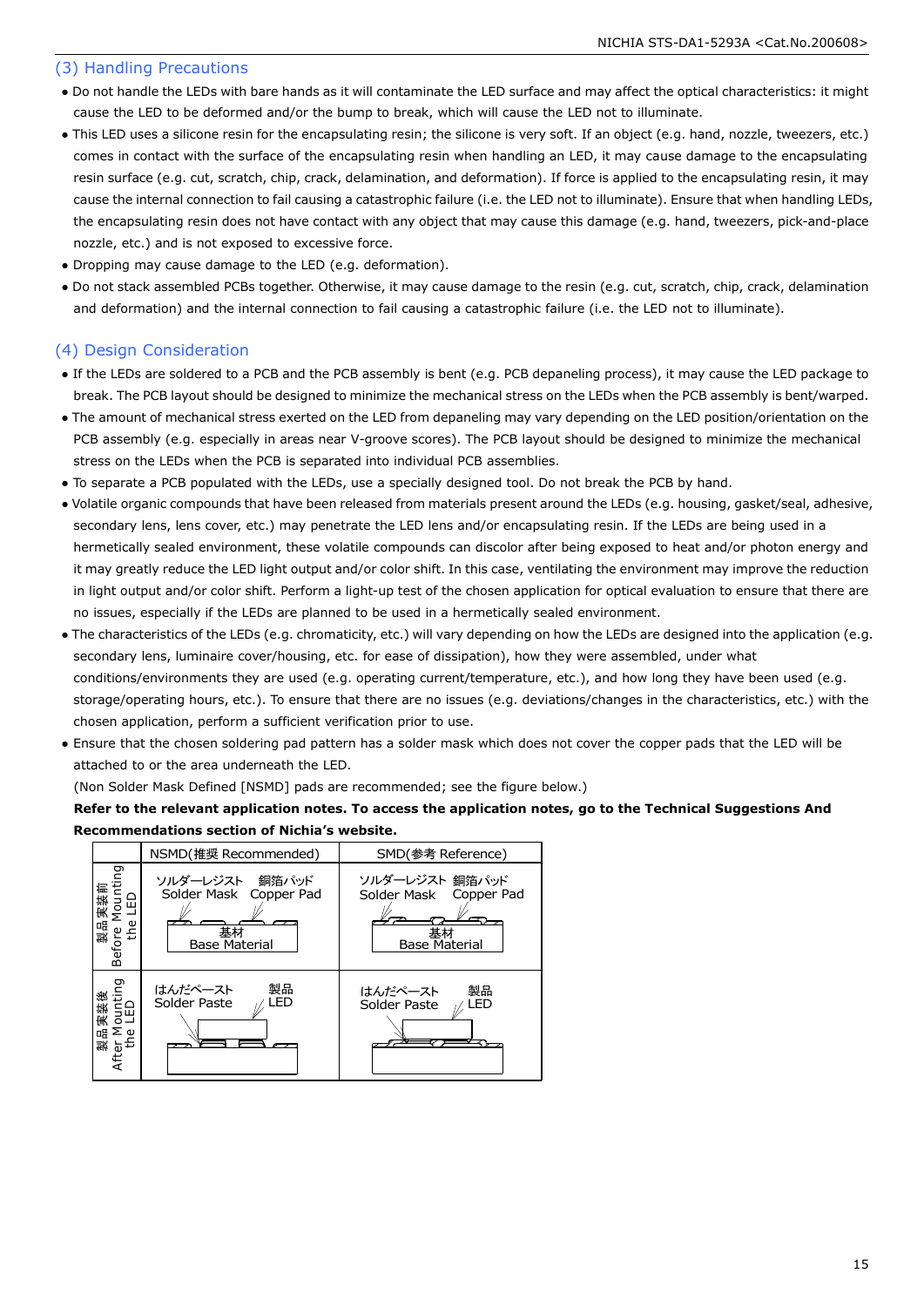### (5) Electrostatic Discharge (ESD)

- This LED is sensitive to transient excessive voltages (e.g. ESD, lightning surge). If this excessive voltage occurs in the circuit, it may cause the LED to be damaged causing issues (e.g. the LED to become dimmer or not to illuminate [i.e. catastrophic failure]). Ensure that when handling the LEDs, necessary measures are taken to protect them from an ESD discharge. The following examples are recommended measures to eliminate the charge:
	- Grounded wrist strap, ESD footwear, clothes, and floors
	- Grounded workstation equipment and tools
	- ESD table/shelf mat made of conductive materials
- Ensure that all necessary measures are taken to prevent the LEDs from being exposed to transient excessive voltages (e.g. ESD, lightning surge):
	- tools, jigs, and machines that are used are properly grounded
	- appropriate ESD materials/equipment are used in the work area
	- the system/assembly is designed to provide ESD protection for the LEDs
- If the tool/equipment used is an insulator (e.g. glass cover, plastic, etc.), ensure that necessary measures have been taken to protect the LED from transient excessive voltages (e.g. ESD). The following examples are recommended measures to eliminate the charge:
	- Dissipating static charge with conductive materials
	- Preventing charge generation with moisture
	- Neutralizing the charge with ionizers
- To detect if an LED was damaged by transient excess voltages (i.e. an ESD event during the system's assembly process), perform a characteristics inspection (e.g. forward voltage measurement, light-up test) at low current (≤1mA).
- Failure Criteria:  $V_F < 2.0V$  at I $_F = 0.5mA$

If any one or more dice, except for the red die, are damaged by transient excess voltages (e.g. ESD), it will cause:

- the leakage current to increase
- the Forward Voltage ( $V_F$ ) to decrease
- the LED not to illuminate at a low current

### (6) Thermal Management

- The Absolute Maximum Junction Temperature  $(T<sub>J</sub>)$  must not be exceeded under any circumstances. The increase in the temperature of an LED while in operation may vary depending on the PCB thermal resistance and the density of LEDs on the PCB assembly. Ensure that when using the LEDs for the chosen application, heat is not concentrated in an area and properly managed in the system/assembly.
- The operating current should be determined by considering the temperature conditions surrounding the LED (i.e. TA). Ensure that when operating the LED, proper measures are taken to dissipate the heat.
- The following two equations can be used to calculate the LED junction temperature:
	- 1)  $T_J = T_A + R_{\thetaJA} \cdot W$  2)  $T_J = T_C + R_{\theta JC} \cdot W$ 
		- \*TJ=LED Junction Temperature: °C
		- T<sub>A</sub>=Ambient Temperature: °C
		- T<sub>C</sub>=Case Temperature: °C

RθJA=Thermal Resistance from Junction to Ambient: °C/W

R<sub>θJC</sub>=Thermal Resistance from Junction to T<sub>C</sub> Measurement Point: °C/W

W=Input Power(IFXVF): W

T<sub>C</sub> Measurement Point



• Once the LEDs have been soldered to a PCB, it is difficult to measure T<sub>c</sub> due to the location of the T<sub>c</sub> measurement point. Refer **to the relevant application notes for other methods of determining the TJ. To access the application notes, go to the Technical Suggestions And Recommendations section of Nichia's website.**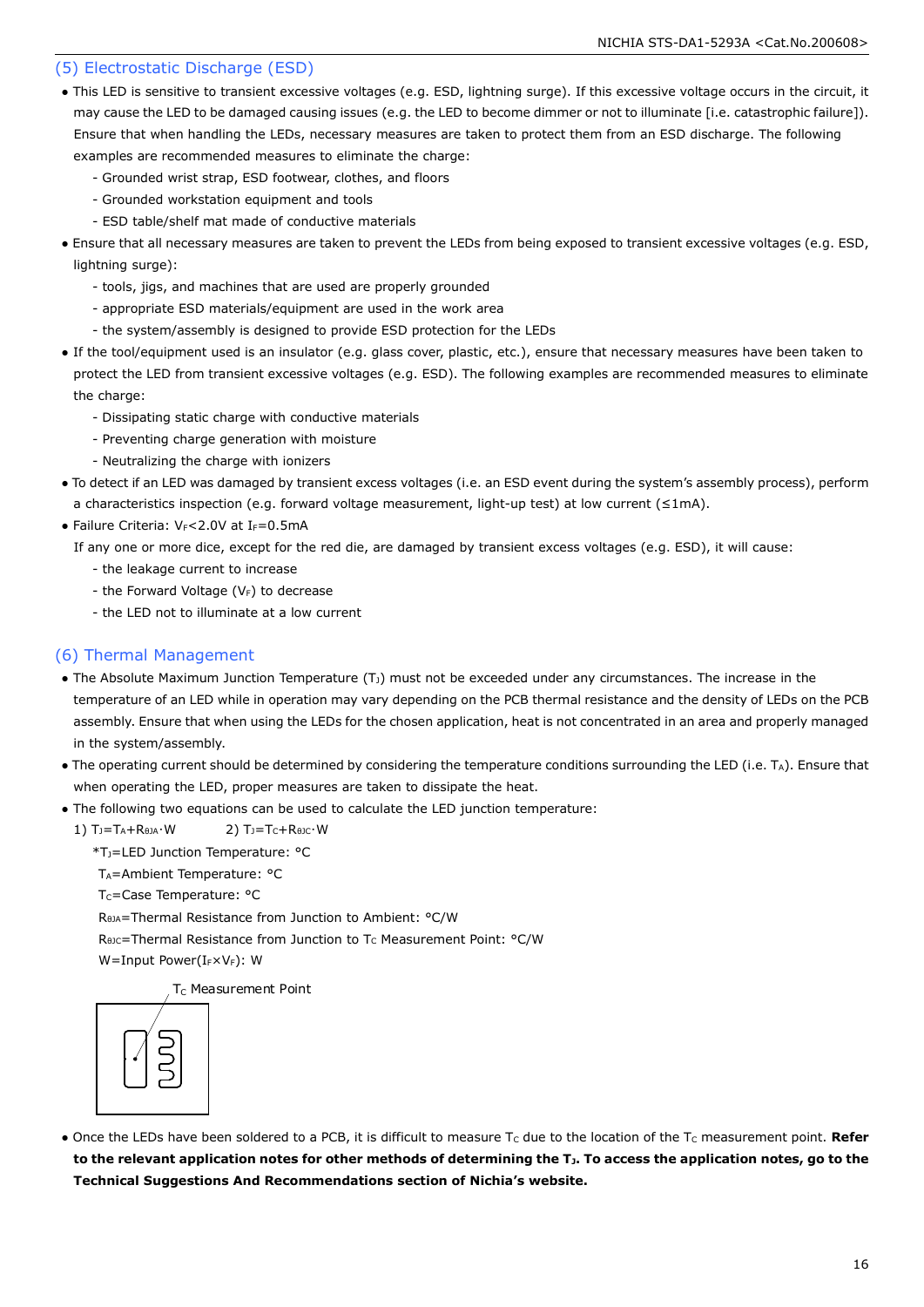### (7) Cleaning

- Do not clean the LEDs with water, benzine and/or thinner.
- To clean the LEDs, use isopropyl alcohol (IPA). If another solvent is used, it may cause the LED package/resin to be damaged causing issues; ensure that sufficient verification is performed prior to use. Additionally, ensure that the solvent being used does not cause any other issues (e.g. CFC-based solvents are heavily regulated).
- If an LED is contaminated (e.g. dust/dirt), use a cloth soaked with isopropyl alcohol (IPA). Ensure that the cloth is firmly squeezed before wiping the LED.
- Do not clean the LEDs with an ultrasonic cleaner. If cleaning must be done, ensure that sufficient verification is performed by using a finished assembly with LEDs to determine cleaning conditions (e.g. ultrasonic power, LED position on the PCB assembly) that do not cause an issue.

### (8) Eye Safety

- There may be two important international specifications that should be noted for safe use of the LEDs: IEC 62471:2006 Photobiological safety of lamps and lamp systems and IEC 60825-1:2001 (i.e. Edition 1.2) Safety of Laser Products - Part 1: Equipment Classification and Requirements. Ensure that when using the LEDs, there are no issues with the following points:
	- LEDs have been removed from the scope of IEC 60825-1 since IEC 60825-1:2007 (i.e. Edition 2.0) was published. However, depending on the country/region, there are cases where the requirements of the IEC 60825-1:2001 specifications or equivalent must be adhered to.
	- LEDs have been included in the scope of IEC 62471:2006 since the release of the specification in 2006.
	- Most Nichia LEDs will be classified as the Exempt Group or Risk Group 1 according to IEC 62471:2006. However, in the case of high-power LEDs containing blue wavelengths in the emission spectrum, there are LEDs that will be classified as Risk Group 2 depending on the characteristics (e.g. radiation flux, emission spectrum, directivity, etc.)
	- If the LED is used in a manner that produces an increased output or with an optic to collimate the light from the LED, it may cause damage to the human eye.
- If an LED is operated in a manner that emits a flashing light, it may cause health issues (e.g. visual stimuli causing eye discomfort). The system should be designed to ensure that there are no harmful effects on the human body.